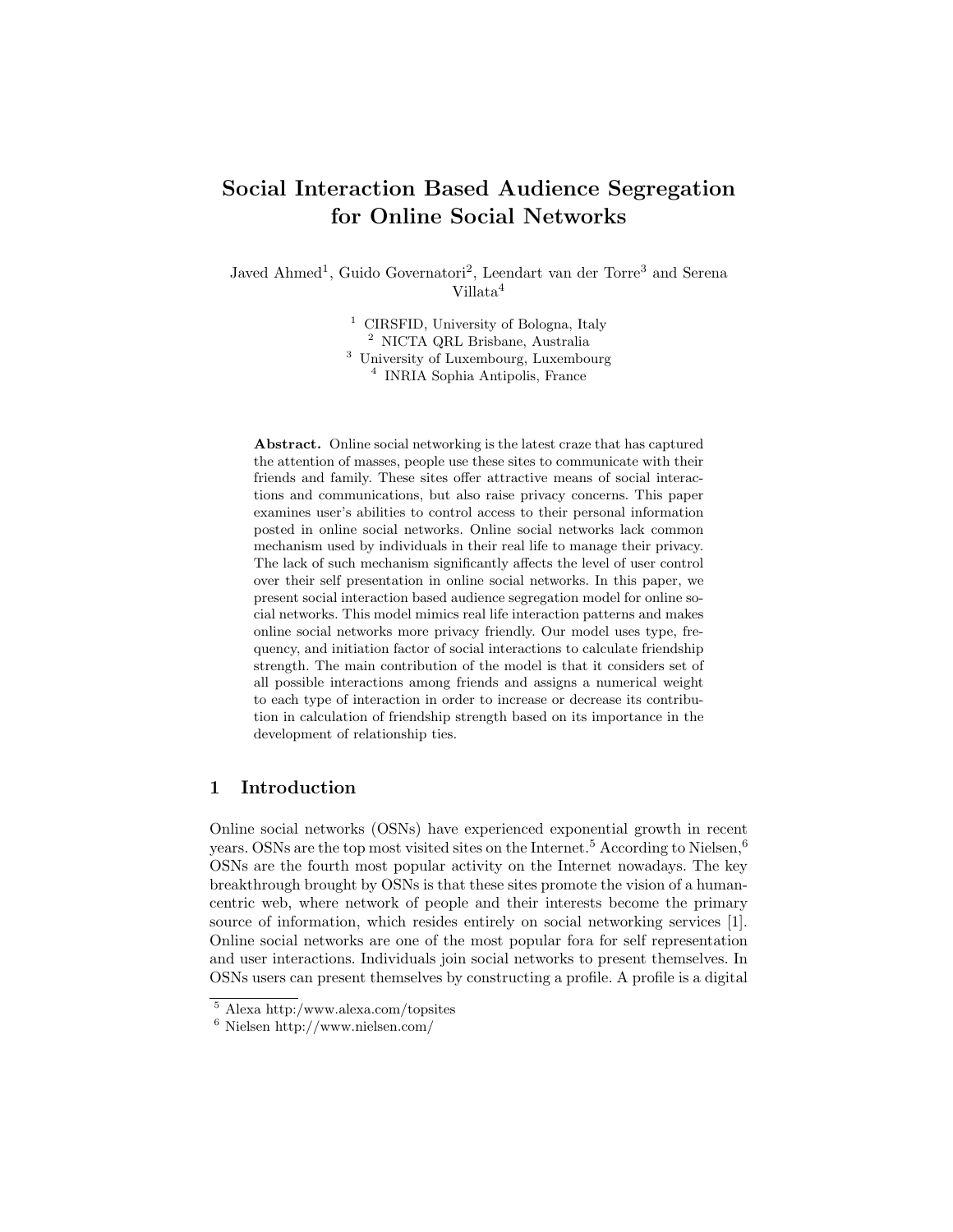representation of an OSN user. A Profile contains huge amount of personal information about the user. Additionally, these users are engaged in various social interactions with other users. All these activities are recorded on these platforms which can be easily analyzed, manipulated, systematized, formalized, classified, and aggregated [2]. This poses a serious privacy threat to OSN users, and that is the main reason privacy is hotly debated topic in research literature [3] [4] [5] [6] [7] [8]. There are several dimensions of privacy threats in online social networks such as privacy threats related to OSNs users[9], third party applications [10], and OSN service providers [5]. In this paper, we are addressing the issue of privacy threats related to OSN users.

Tremendous growth of online social networks resulted in fundamental shift in status of end users. Individual end users become content managers instead of just being content consumers. Today, for every single piece of data shared on OSNs, the uploader must decide which of his friends should be able to access the data. In OSNs, term "friend" has become all-encompassing, it has become increasingly difficult for users to control which friends get to see what personal information. Several studies on Facebook usage have shown that the average number of friends per user is approximately 150. Anyone can make a request to join a user's friend circle–family members, colleagues, classmates, acquaintances, strangers etc. Current literature support the claim that users are willing to add strangers to their friend circle [9]. However, allowing strangers to join user's friend circle can lead to a number of privacy risks [11]. Most of the OSNs provide users with binary relational ties (e.g., friends or stranger) [12]. This binary indicator provides only a coarse indication of the nature of the relationship. In reality human relationships are much more complicated than a single binary relational tie. There is need for segregation of friends according to the strength of relational ties. Some of the social networking sites have begun providing friendlists feature, in order to help users in organizing a large friend network into groups. Grouping several hundred friends into different lists, however, can be a laborious process; on what basis should users construct the friend-lists? And even if the user were to group friends into lists, are these lists meaningful for setting privacy policies? To alleviate the burden of constructing meaningful lists manually, we propose interaction based audience segregation model for online social networks. The estimation of friendship interaction intensity among OSN users and its classification based on different level of intensity can be quite useful for identifying privacy threat from individuals added as friends. The social web is kind of virtual society that exhibits many of the characteristics of real societies in term of forming relationships and how those relationships are utilized. In real societies, the relationship strength is a crucial factor for individuals while deciding the boundaries of their privacy. Moreover, this subjective feeling is quite efficiently utilized by humans to decide various other privacy related aspects such as what to reveal and whom to reveal.

The main question for this research is how interactions of users determine tie strength and implement privacy in online social networks. More specifically, we want to explore whether a users interaction with his friends can be used as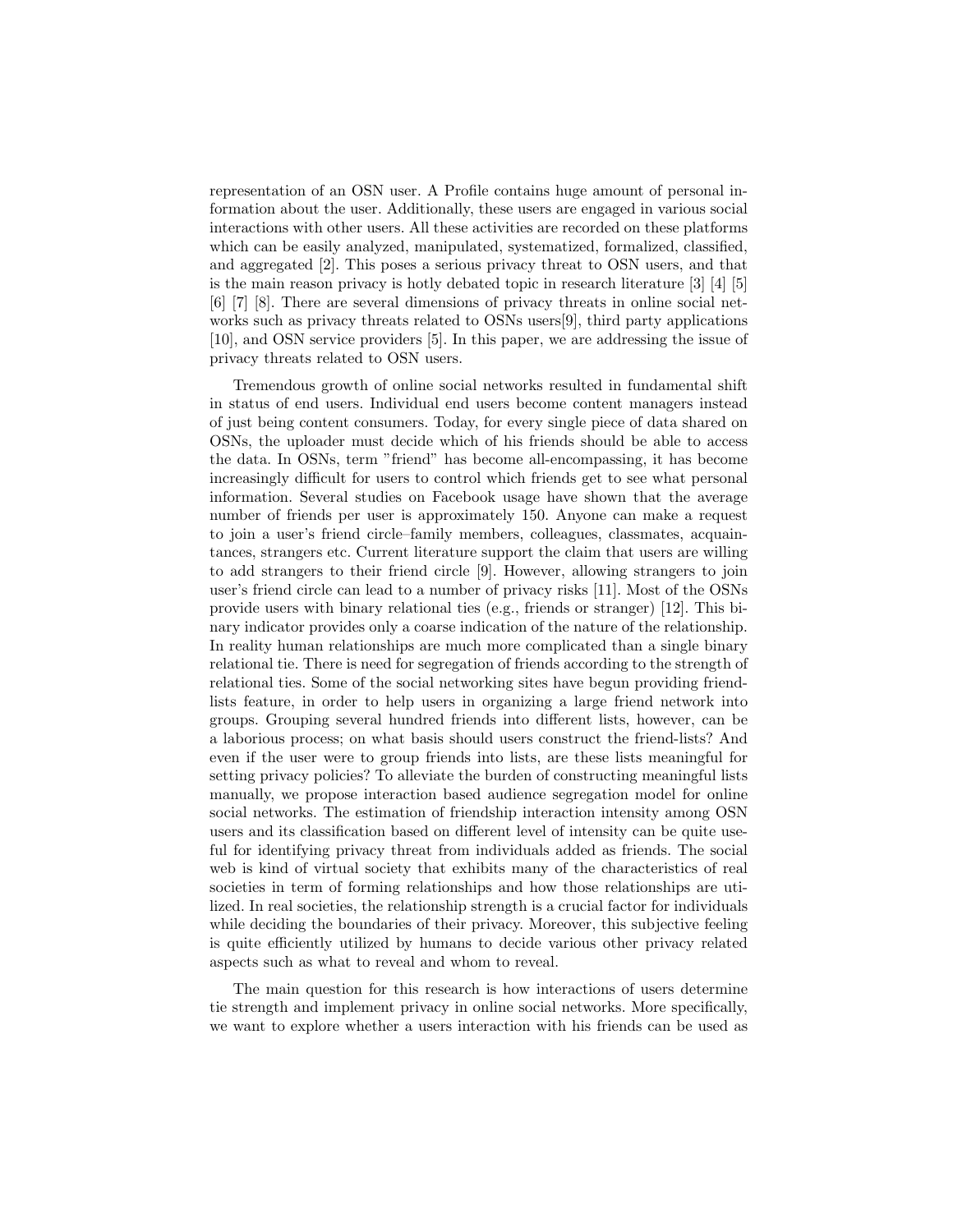a basis for making data access decision for that users. To answer this question, we need to understand nature of privacy in online social networks and dynamics of interactions intensity for OSN users. We break main research question into three sub questions:

- How to measure privacy risk associated with social graph of OSN users?
- How to construct interaction graph by quantifying users interactions in OSN?
- How to segregate audience on the basis of interaction graph in OSN?

First research question help to quantify the privacy risk attributed to friend relationship in online social networks. We show that risky friends can reveal user personal information unintentionally in online social networks. For example, Javed and Serena are friends in online social network. Serena is very careful about the privacy. She adopts a policy that conceals all her friends from public. On the other hand, Javed, adopts a weaker policy that allows any users to view his friends. In this case, Serena's relationship with Javed can still be learned through Javed. We say that privacy conflict occurs as Serena's restrictive policy is violated by Javed's weaker privacy policy. This shows that the user can only control one direction of a an inherently bidirectional relationship. Second research question deals with user's interaction patterns in online social networks. We show that users tend to interact mostly with small subset of friends, often having no interactions with majority of their friends in online social networks. This cast doubts on the practice of extracting meaningful relationships from social graphs. We suggest interaction based model for validating user relationships in online social networks. Third research question deals with audience segregation. We consider social interactions as currency to estimate friendship strength and perform audience segregation. Providing users with audience segregation mechanism would improve the quality of interactions and self presentations. Rest of the paper is organized as follows. In section 2, we present characterization of privacy in OSNs. Impact analysis of various social interactions is presented in section 3. We discuss interaction based audience segregation and present model to compute the interaction intensity in section 4. Section 5 discuss the related literature. Finally, we conclude the paper with future research direction.

#### 2 Privacy in Online Social Networks

With emergence of the Web 2.0, a new debate started about the meaning and value of privacy. According to some researchers privacy has been undermined by online social networks, even some of them claim that it no longer exist.<sup>7</sup> The concept of privacy is so intricate that there is no universal definition of it. One of the oldest definitions of privacy is "the right to be let alone". Warren and Brandeis were one of the first authors who recognize the multidimensionality of privacy concept [13]. Privacy on the web in general revolves mostly around

<sup>7</sup> Do Social Networks Brings the End of Privacy? http://www.scientificamerican.com/article/do-social-networks-bring/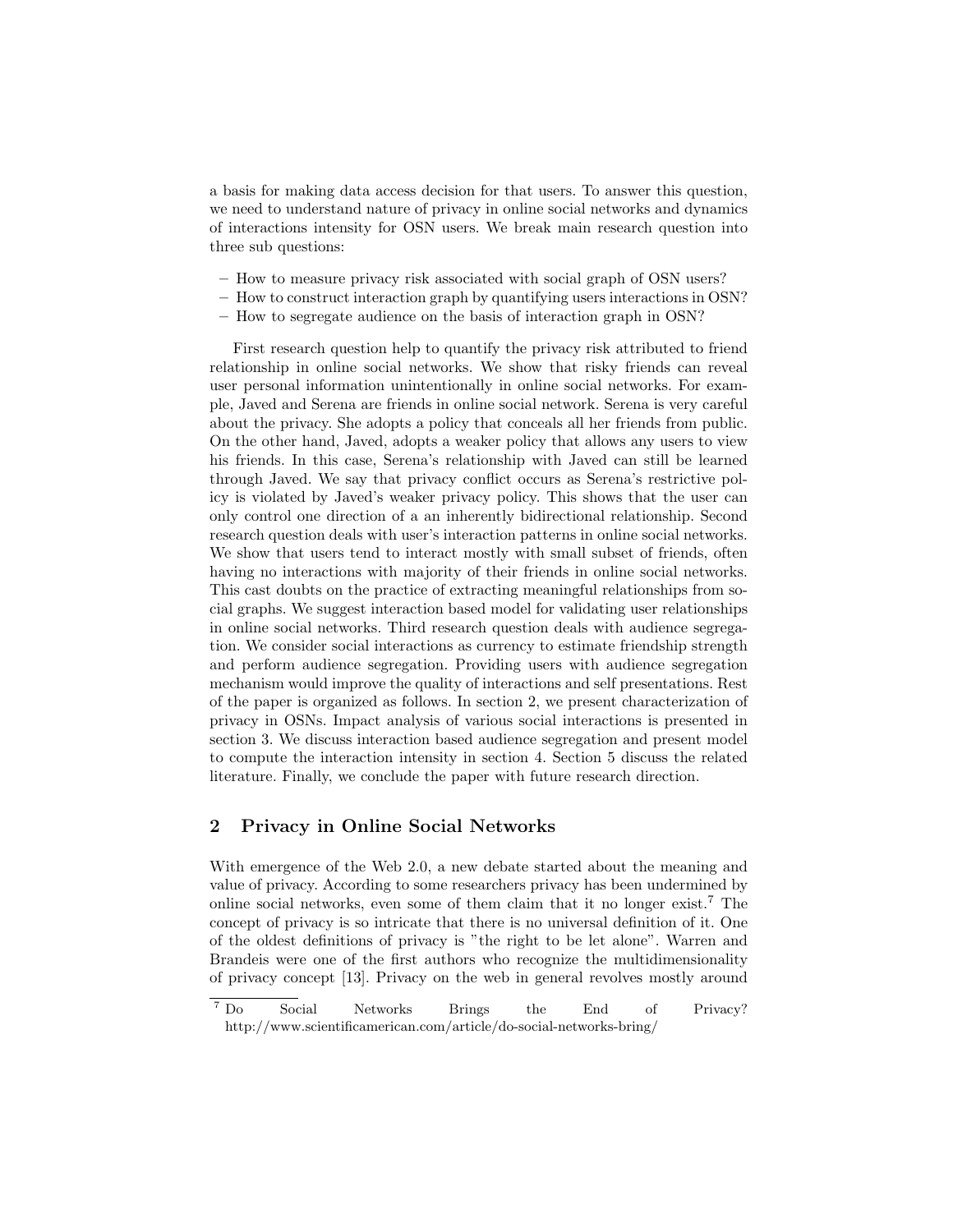information privacy. The information privacy is an individual's claim to control the terms under which personal information is acquired, disclosed or used [14]. With emergence of the social web, where users collaborate and share personal information, we need to define privacy in fine grained manner to address existing issues from multiparty perspectives. The definition of privacy should be able to address the privacy concerns related to OSN users, third party applications, and OSN service providers.

Palen et al. [15] defined privacy in very precise manner. This definition gives some idea of various realms in which privacy issue may occur. The authors classify three boundaries of privacy with which OSNs users are struggling.

- Disclosure Boundary It deals with managing private and public scope of uploaded information.
- Identity Boundary It deals with managing self representation with specific audience.
- Temporal Boundary It deals with managing past actions with future expectations; user behavior may change over time.

The users have a scope in mind when they upload personal information in online social networks. This scope is defined by disclosure, identity, and temporal boundaries. The privacy is breached when information is moved beyond its intended scope either accidentally or maliciously. Simply a breach can occur when information is shared with a party for whom it was not intended, it can also happen when information is abused for different purpose than was intended, or when information is accessed after its intended lifetime.

Another very comprehensive concept of privacy is given by Patil et al. [16]. The authors present legal, social and technical perspectives from which the notion of privacy is commonly described and analyzed.

- Normative from this perspective, privacy is an ethical concept. Privacy is viewed as right of individual and thus as a matter of freedom.
- Social from this perspective, privacy has psychological and culture roots. Privacy is socially constructed based on the behavior and interactions of individuals as they conduct their day-to-day affairs.
- Technical the technical perspective views privacy in terms of the functional characteristics of digital systems. Privacy is thus treated as the desire for selective and adequate control over data and information.

Note that three perspectives of privacy are not mutually exclusive but interdependent. Normative focuses on laws and policies aiming to protect the individual from cooperations, governments and other individuals. European data protection framework is an example which promotes informational self determination emphasizing an individual's right to control the collection and use of personal data. Technical dimension of privacy aims at translating norms and regulations into technical specifications. The Platform for Privacy Preferences Project (P3P) is one of the examples for enhancing the individual's ability to control information disclosure by technical means. Social dimension of privacy focuses on managing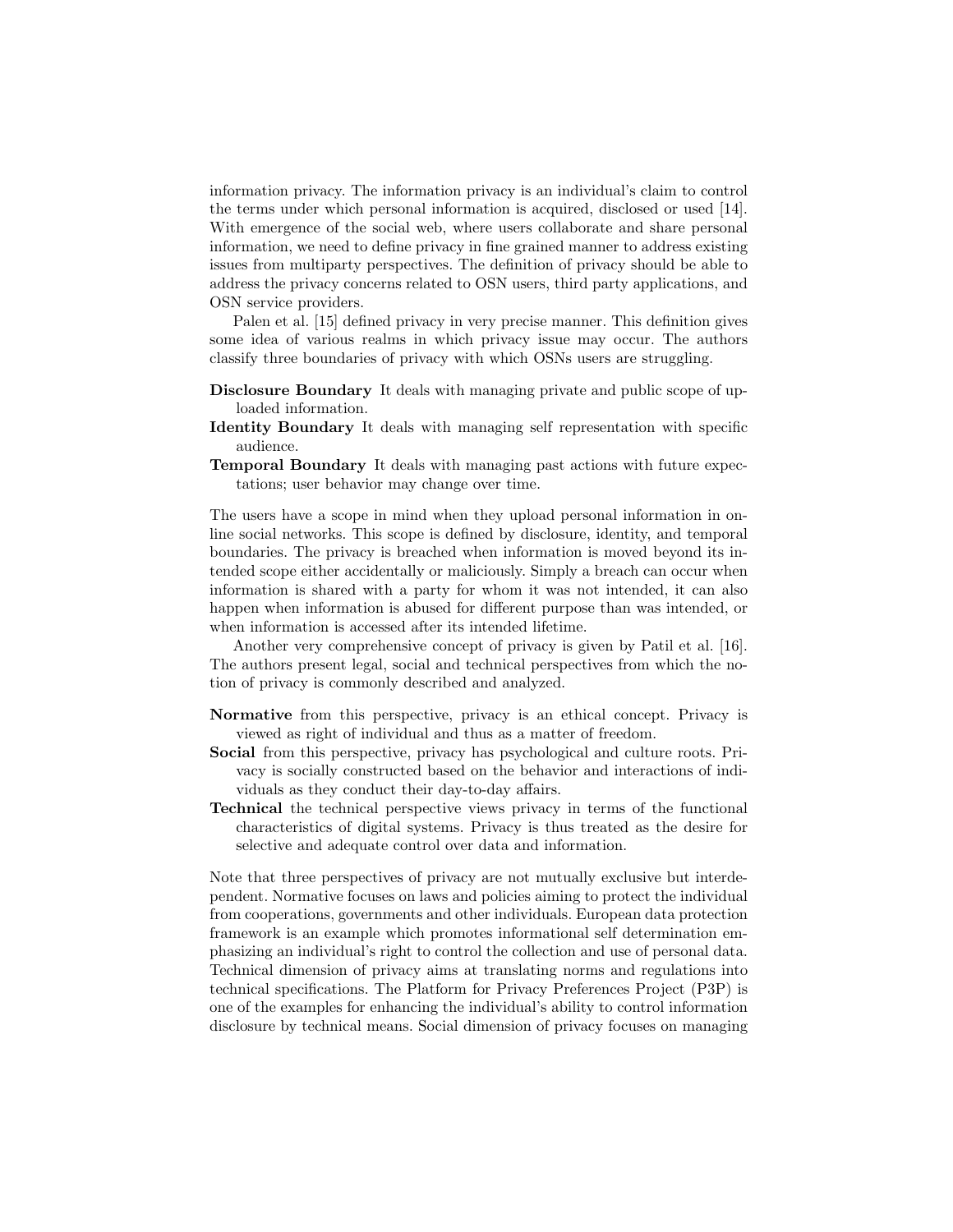social relationships and boundaries between public and private life. Privacy is breached if personal information is available outside its intended context.

Netter et al. [17] breaks the concept of privacy into a set of characteristics that aim at analyzing the OSN privacy from multiparty perspectives. The privacy risks associated with online social networks are mainly from OSNs users, third party applications, or OSNs service providers. Each characteristic address privacy risk related to one of these stakeholders.

- Audience Segregation This characteristic describes that each individual performs multiple and possibly conflicting roles in everyday life and it needs to segregate the audience for each role, in way that people from one audience cannot witness a role performance that is intended for another audience. In current online social networks almost all friends are treated equally, As a result, privacy is threatened because a large audience might have access to personal information. This characteristic deals mainly with social web users.
- Data Sovereignty It describes to what extent an individual is able to control the processing of its personal data. In case of online social networks personal data is available in structured manner. It can easily be copied, linked, aggregated, and transferred. This characteristic deals mainly with OSNs service providers and third party applications.
- Data Transience This characteristic revolves around the loss of personal information over time. In computer mediated communication permanency of personal information poses great challenge to privacy, whereas data transience can be considered as typical characteristic of real world communication. This characteristic deals mainly with OSNs service providers and third party applications.
- Protection against profiling It describes an individual's ability to prevent an adversary from collecting, aggregating and link personal data in order to create a digital dossier. The current landscape of online social networks poses this threat at large scale. This characteristic deals with OSNs service providers and third party applications.
- Privacy Awareness It describes that an individual's awareness for privacy risks is a prerequisite for privacy preserving behavior. The characteristic deals with all stakeholders at social level.
- Transparency It describes transparency of processing and dissemination practices. This characteristic deals mainly with OSNs service providers and third party applications.
- Enforcement It describes an individual's means to bring privacy preference into force. This characteristic deals with OSNs service providers at legal level.

This paper focuses only on audience segregation characteristic to preserve three boundaries of privacy defined by Palen et al. The audience segregation is main characteristic that deals with OSNs users. A comprehensive solution to address the privacy risks associated with OSNs users can not be developed without taking into consideration importance of audience segregation. We consider social interactions as currency to estimate friendship strength and perform audience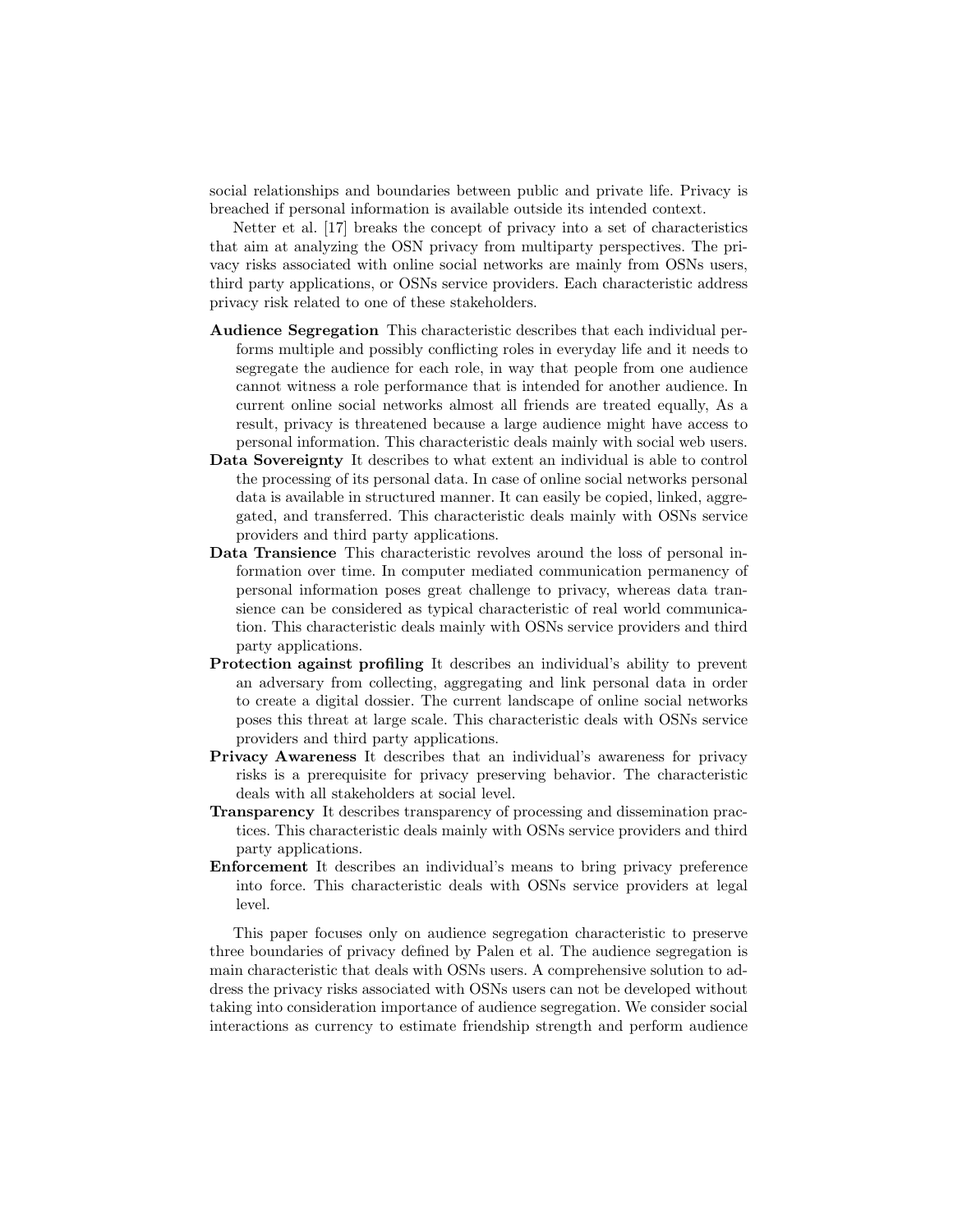segregation. In this paper, we develop a mathematical model for this purpose. The issues related to third party applications and OSNs service providers are not in the scope of this paper.

## 3 Social Interactions in Online Social Networks

Online social networks are popular for interaction, communication and collaboration between friends. The properties of social interactions have been studied by many researchers. Facebook data team recently showed that a typical Facebook user communicates with a small subset of their entire friends network, but maintains relationships with a group that is two times larger.<sup>8</sup> Wilson et al.[18] propose the interaction graph, a model for representing user relationships based on user interactions. The authors show that interaction activity on Facebook is significantly skewed towards a small portion of each user's social links. This finding casts doubt on the assumption that all social links imply equally meaningful friend relationships. Burke et al.[19] study the role of user interactions on Facebook. The authors quantify usage of visible actions (such as wall posts and comments) and also silent actions (such as profile visits). They show that, different from high levels of content consumption, high levels of direct communication among users is usually associated with greater feelings of emotional support from close friends. Jiang et al. [20] show that latent (or silent) interactions are much more prevalent and frequent than visible interactions. Gao et al. [21] attempt to characterize and detect malicious forms of interactions in online social networks.

In this section our main goal is to identify impact of various types of interactions provided by online social networks. OSNs provide a variety of social interactions. These interactions can play important role to estimate friend strength. There are several interaction factors that can be considered to identify their impact in developing relationship ties. These factors include type of interaction, frequency of interaction, and initiation of interaction. The type of interaction is quite important factor in order to estimate friendship strength. Online social networks provide numerous types of interactions such as messages, wall posting, comments, tagging, chatting etc, some of these interactions are real time and the others are non-real time. An individual chooses an interaction type on basis of relationship with target audience. Hence, the interaction type defines the intimacy, openness, sensitivity as well as strength of relationship between communicating parties. The interaction frequency refers to total occurrences of each type of interaction between an individual and his friends within certain period of time. This factor helps to understand that users are willing to interact with each other over a period of time. The interaction initiation factor is very important to understand strength of relationship. We further categorize this aspect in following manner.

User Initiated Interactions When the user initiate interaction with his friend it is termed as user initiated interactions. These interactions have more

<sup>8</sup> Maintained Relationships on Facebook http://overstated.net/2009/03/09/maintainedrelationships-on-facebook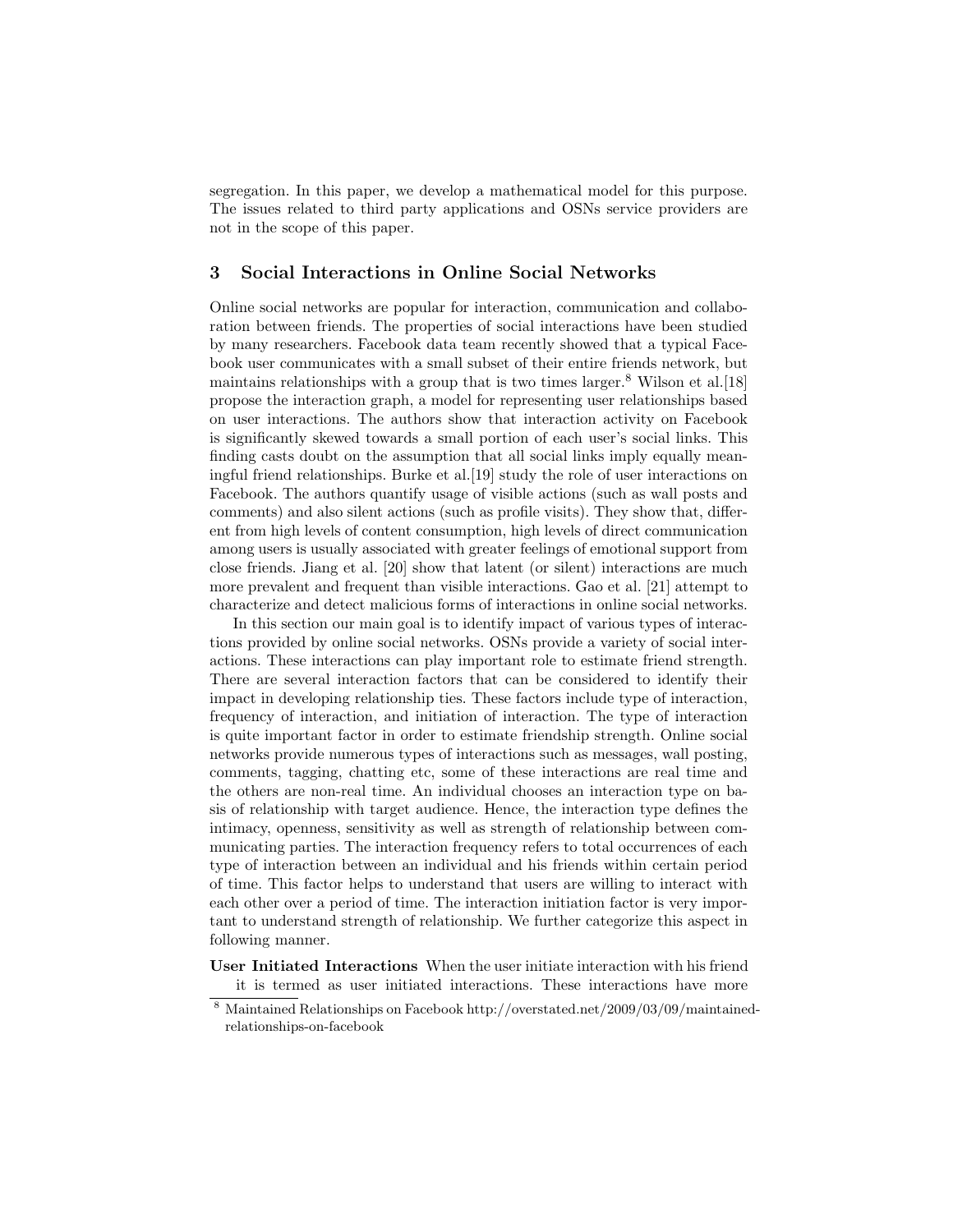weight in developing relationship strength because the user is willing to communicate and collaborate with his friend.

Friend Initiated Interactions When an individual friend initiate interaction with the user it is termed as friend initiated interactions. These interactions have less weight in developing relationship strength because willingness of communication and collaboration is coming from the friend.

As discussed earlier, the selection of interaction type gives an indication of nature of relationship among users. Some the interaction types are preferred to communicate with close friends, whereas the others to interact with ordinary friends. Hence, all interaction types cannot be given similar weight in estimation of relationship strength. Each interaction type is given a numerical weight in order to increase or decrease its contribution in development relationship strength. We consider social interaction as a very strong indicator for friend segregation. Our model uses type, frequency, and interaction initiation factor to calculate interaction intensity that can be useful in audience segregation. The term audience segregation is explained in following section before presentation of our audience segregation model.

#### 4 Audience Segregation in Online Social Networks

Social web users privacy issues can be addressed by providing users with tools that help them manage their personal content in more privacy friendly manner. In everyday life individuals have control over what kind of information is presented to different audiences. Mirroring or mimicking this real life strategy, we propose interaction based audience segregation model for online social networks. The term "audience segregation" was coined by Goffman [22] as part of a perspective on the ways in which identities are constructed and expressed in interactions between human beings in everyday context. According to Goffman, whenever individuals engage in interactions with others they perform roles, with which they hope to present a favorable image of themselves. One of the key elements of Goffman's perspective on identity is the fact that individuals attempt to present self-images that both are consistent and coherent. To accomplish this, performers engage in audience segregation. While Goffman's idea of audience segregation didn't originally relate directly to privacy, it is easy to see that audience segregation and privacy are, in fact, closely linked. Another quite similar conclusion is drawn by Nissenbaum [23] that is privacy revolves around contextual integrity. According to this view privacy revolves around person's ability to keep audience separate and to compartmentalize his social life.

Current online social networks don't provide users fine grained mechanism to separate and manage various audiences. Many social networks sites only provide their users the option to collect one list of contacts, called "friends". Some of the social networks offer functionality of creating separate lists which require user's time and efforts. Studies show that managing different lists is a burden to many users and rarely applied [24]. Given the fact that Facebook users, for instance, on average have 150 friends, this necessarily conflates different contexts.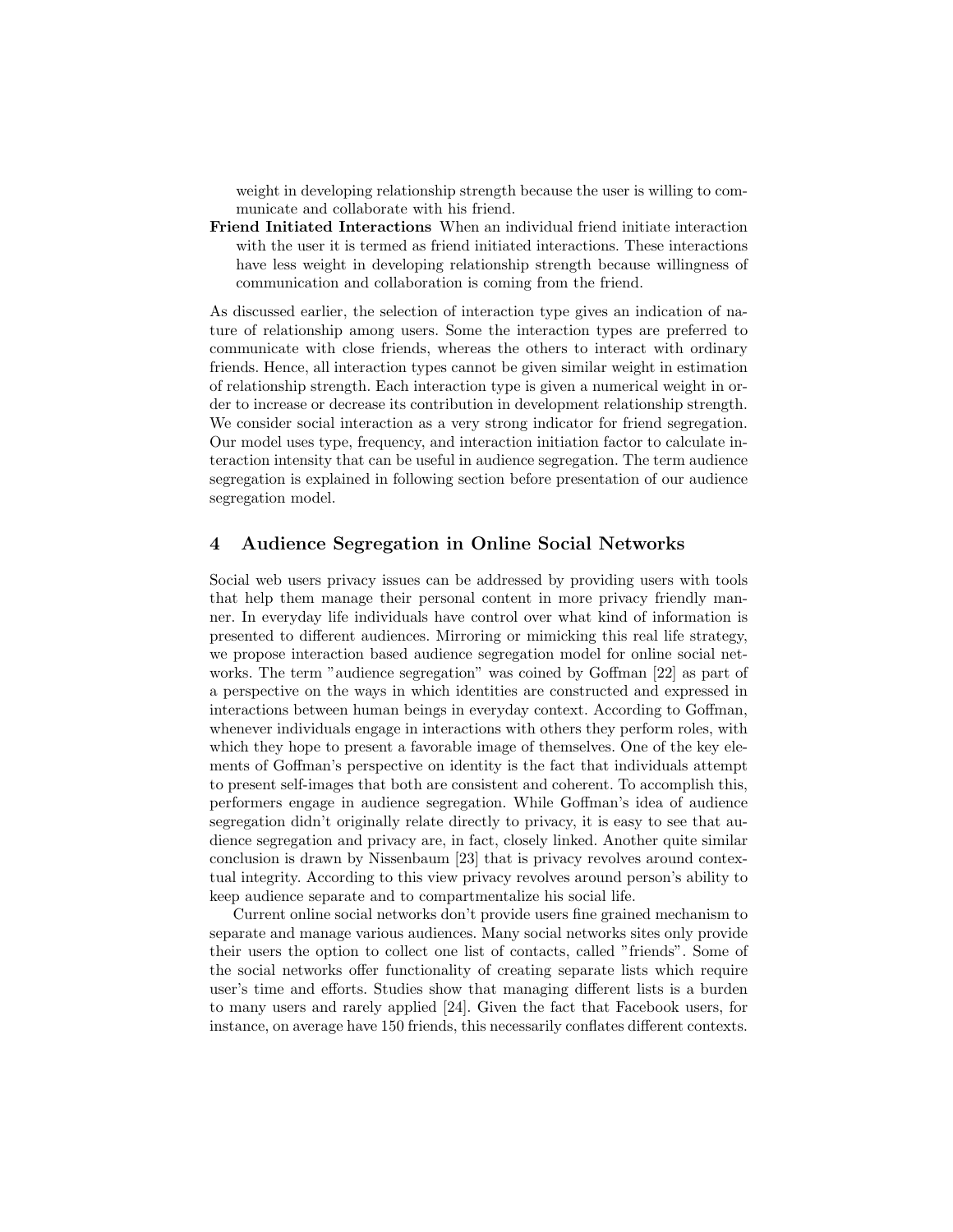Providing OSN users a mechanism which mimic real life interaction patterns to larger extent would improve self presentation, and reduce privacy risks. It will also enable users to avoid social convergence, and provide users opportunity to present different sides of themselves to different audiences.

#### 4.1 Social Interaction Based Audience Segregation Model

In online social networks individuals are connected with diverse audience such as friends, family members, distant relatives, colleagues, old schoolmate etc. Some of them are intimately known to user, whereas others are distant, loose, or even unknown connections. This is main reason users want to make distinctions between the types of information they want to share with these different categories of connections, and give different connections access to different content. Social interaction based audience segregation can play vital role to achieve this objective.



Fig. 1. An individual user's social cirlce in online social network

Social interaction based audience segregation model considers an individual user u has n number of friends,  $f_1, f_2, f_3, \dots, f_n$ . The user and his friends can interact with each other by k type of different interactions  $[t_1, t_2, \dots, t_k]$ , either initiated by user or his/her friend. Each type of interaction  $t_i$  is assigned a weight  $w_i'$  on the basis of its importance in developing friendship strength. Following vector  $w'$  represents the weights of all interactions:

$$
w^{\prime} = [w_1^{\prime}, w_2^{\prime}, w_3^{\prime}, ..., w_k^{\prime}]
$$

and  $w'$  is normalized as:

$$
w = \frac{1}{K}[w'_1, w'_2, w'_3, ..., w'_k]
$$

where  $K = \sum_{i=0}^{k} w'_i$ .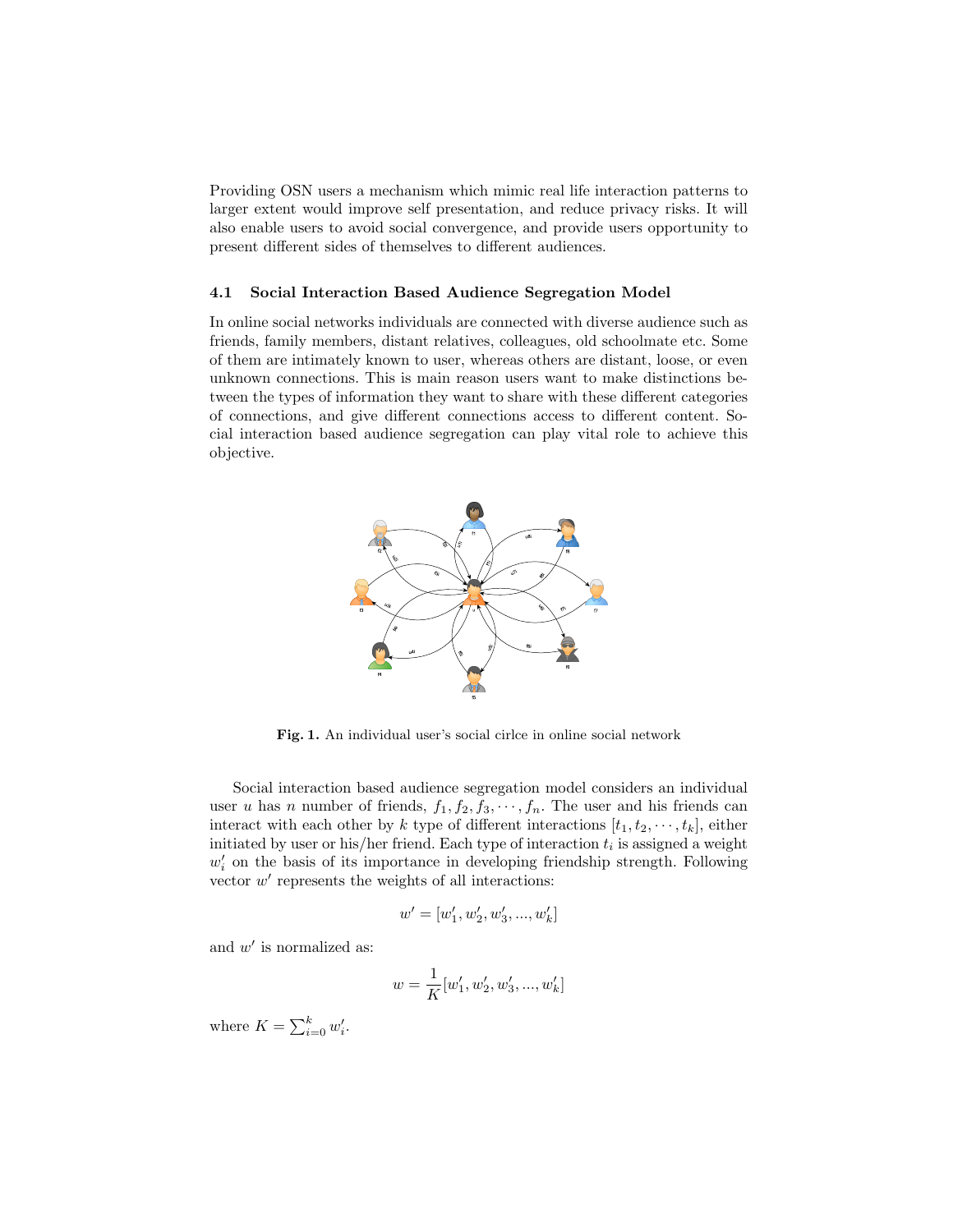The frequency of all k type interactions is also considered separately for user initiated and friend initiated interactions on basis of their repeated occurrences in communication. Let  $a_i$  be the frequency of interaction  $t_i$  and let  $F_{u,j}$  be the vector representing the frequency of all  $k$  type of interactions initiated by the user  $u$  to user  $j$  given as:

$$
F_{u,j} = [a_1, a_2, a_3, ..., a_k]
$$

where  $1 \leq j \leq n$ . Similarly,  $F_{j,u}$  represents the frequency of all type of interactions between user u and j initiated by j. The interaction intensity is calculated by multiplication of each type of interactions frequency  $a_i$  by its respective weight  $w_i$  and accumulation of all such interaction types separately for user initiated interactions and friend initiated interactions. That is the interaction intensity of user  $u$  with his friend  $j$  is computed as:

$$
I_{(u,j)} = \sum_{i=0}^{k} F_{u,j}(i) * w_i
$$
 (1)

where  $F_{u,j}(i)$  is the interaction frequency of interaction type  $t_i$  and  $w_i$  is normalized weight as described above. Similarly, interaction intensity  $I(j, u)$  of user  $j$  with  $u$  is computed.

$$
I_{(j,u)} = \sum_{i=0}^{k} F_{j,u}(i) * w_i
$$
 (2)

Finally, user and friend initiated interactions are multiplied by their respective weights and accumulated to generate interaction intensity value of user  $u$  with his friend j

$$
T_j = \alpha * I_{(u,j)} + (1 - \alpha) * I_{(j,u)}
$$
\n(3)

Where  $0 \le \alpha \le 1$  and  $\alpha$ ,  $1 - \alpha$  are respective weight for user and friend initiated interactions.

There are three main contributions of this model. First, it considers all possible of set interactions among friends. Secondly, the model considers the direction of interaction either from user to friend or vice versa. Finally, it assigns numerical weight to all interaction types based on their importance in the development of friendship strength.

#### 5 Related Literature

One of the research studies closely related to our work is done by Lerone et al. [25]. The author has introduced interaction count based approach to determine relationship strength. The author simply takes into consideration three types of interactions and count them in order to calculate relationship strength. The interaction intensity model by Lerone et al. [25] do not differentiate interactions on the basis of initiative. Hence, it is possible that a malicious user intentionally spam interactions to get access to sensitive profile data. Our model takes into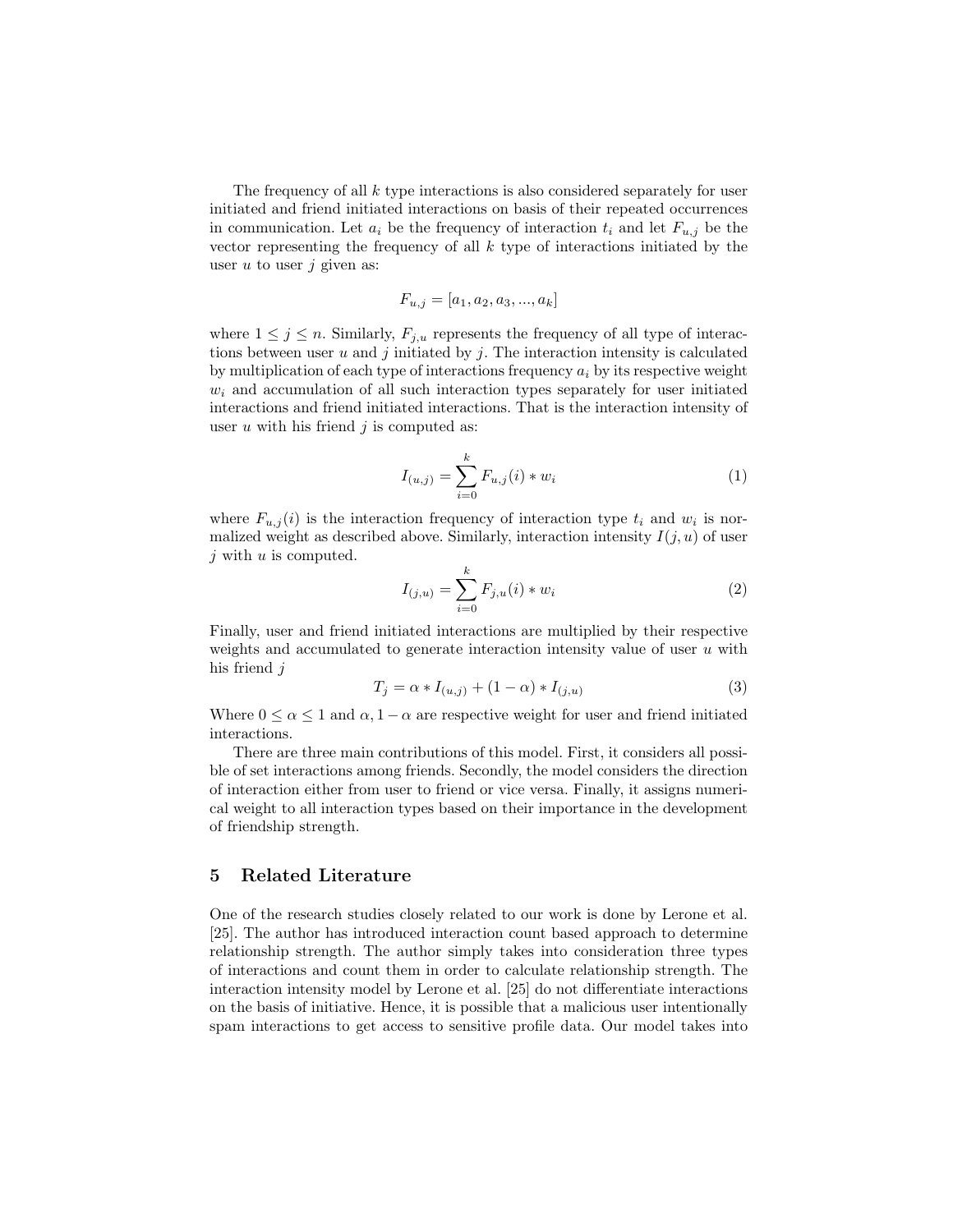consideration this issue and resolves it by assign more weight to interactions initiated by user himself. Our model has another advantage over [25] that it considers all interaction types offered by online social networks.

Waqar et al. [26] extended work of [25] by applying data mining model to calculate relationship strength, Whereas, the model is not validated on real OSNs data. The author also conducted online survey to analyze Facebook user's interaction behavior with their friends. Xiang et al. [12] proposed a model to infer relationship strength based on profile similarity and interaction activity. Lizi et al. [27] proposed interaction ranking based trustworthy friend recommendation model. Another interesting work by the author [28] proposed trust ranking based recommendation model for suggesting the most trustworthy community members. The author investigated four new interaction attributes that influence trust in virtual communities. A recent work related to friend recommendation is done by Zhao et al.[29]. The author proposed scalable and explainable friend recommendation model for social network systems.

The majority of online social networks offer second degree access which means a friend of a friend is able to access the user's personal information. According to Cuneyt et al. [11] friends can be source of privacy risk because this relationship always implies the release of some personal information not only to friends, but also to friends of a friend, which are strangers for the users. Another interesting fact demonstrated by Frank et al. [30] that more users are willing to divulge personal details to an adversary if there is a mutual friend connected to the adversary and the user. Christo et al. [18] shows that users tend to interact mostly with small subset of friends, often having no interactions with up to 50 percent of their friends. The author suggests a model for representing user relationships based on user interactions. These works supports our idea that all friends should not be give equal access to user personal information, but access to personal information should be administrated based on interaction frequency among users.

# 6 Conclusion and Future Work

In this paper, We proposed social interaction based audience segregation model which mimic real life interaction patterns to larger extent. We also identified the impact of various social interactions available to users in online social networks. There are three main contributions of our model. First of all, it consider all possible of set interactions among friends. Secondly, the model considers the direction of interaction either from user to friend or vice versa. Finally, all interaction types are assigned a numerical weight in order to increase or decrease its contribution in interaction intensity calculation based on its importance in the development of relationship ties. Our future plans include implementation of this model.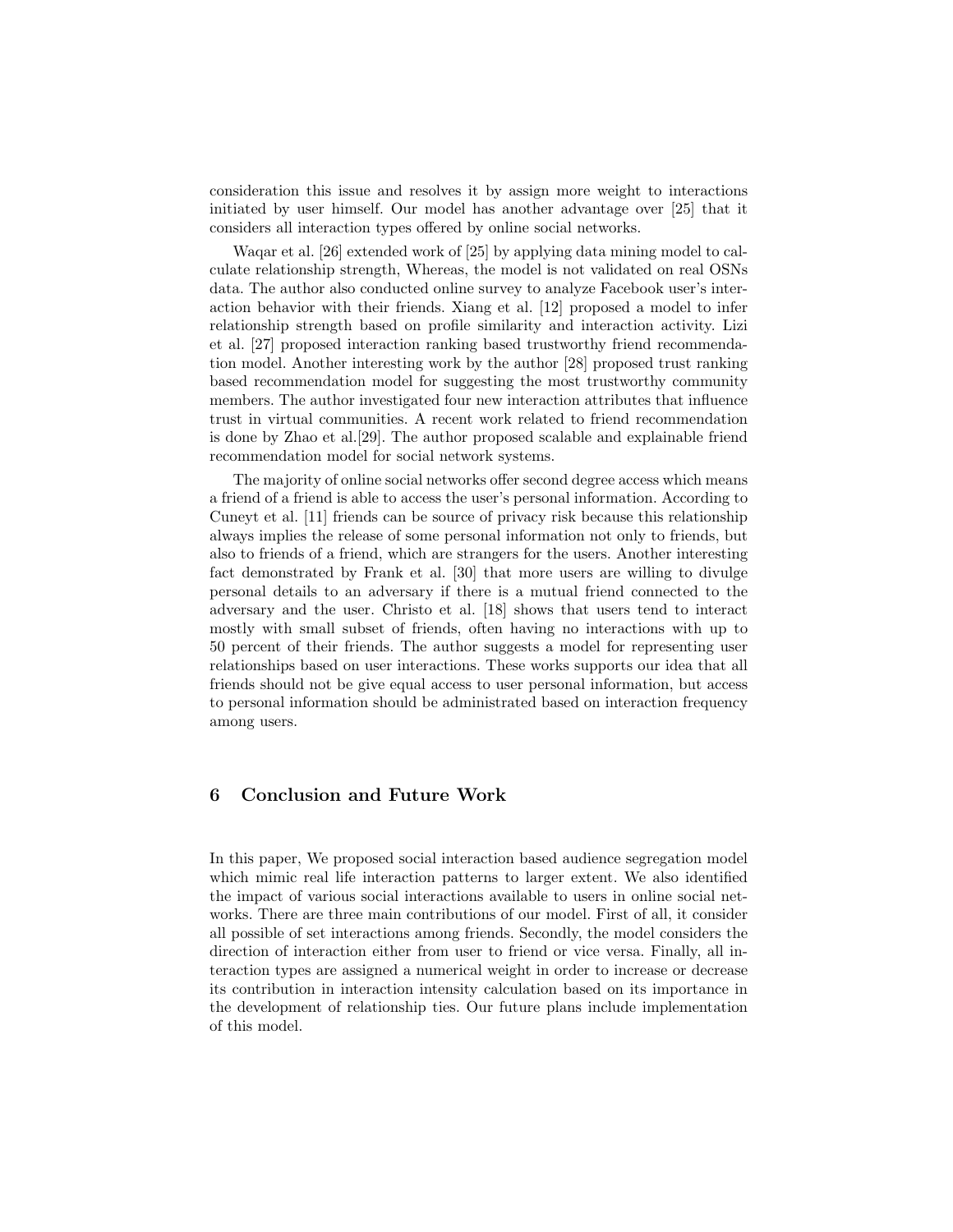#### References

- 1. George Pallis, Demetrios Zeinalipour-Yazti, and Marios D Dikaiakos. Online social networks: status and trends. In New Directions in Web Data Management 1, pages 213–234. Springer, 2011.
- 2. Bibi van den Berg, Stefanie Pötzsch, Ronald Leenes, Katrin Borcea-Pfitzmann, and Filipe Beato. Privacy in social software. In Privacy and Identity Management for Life, pages 33–60. Springer, 2011.
- 3. Justin Lee Becker and Hao Chen. Measuring privacy risk in online social networks. PhD thesis, University of California, Davis, 2009.
- 4. Catherine Dwyer, Starr Roxanne Hiltz, and Katia Passerini. Trust and privacy concern within social networking sites: A comparison of facebook and myspace. In AMCIS, page 339, 2007.
- 5. Ai Ho, Abdou Maiga, and Esma A¨ımeur. Privacy protection issues in social networking sites. In Computer Systems and Applications, 2009. AICCSA 2009. IEEE/ACS International Conference on, pages 271–278. IEEE, 2009.
- 6. Giles Hogben. Security issues and recommendations for online social networks. ENISA position paper, 2007.
- 7. Balachander Krishnamurthy and Craig E Wills. Characterizing privacy in online social networks. In Proceedings of the first workshop on Online social networks, pages 37–42. ACM, 2008.
- 8. Chi Zhang, Jinyuan Sun, Xiaoyan Zhu, and Yuguang Fang. Privacy and security for online social networks: challenges and opportunities. Network, IEEE, 24(4):13–18, 2010.
- 9. Ralph Gross and Alessandro Acquisti. Information revelation and privacy in online social networks. In Proceedings of the 2005 ACM workshop on Privacy in the electronic society, pages 71–80. ACM, 2005.
- 10. Javed Ahmed and Zubair Ahmed Shaikh. Privacy issues in social networking platforms: comparative study of facebook developers platform and opensocial. In Computer Networks and Information Technology (ICCNIT), 2011 International Conference on, pages 179–183. IEEE, 2011.
- 11. Cuneyt Gurcan Akcora, Barbara Carminati, and Elena Ferrari. Risks of friendships on social networks. arXiv preprint arXiv:1210.3234, 2012.
- 12. Rongjing Xiang, Jennifer Neville, and Monica Rogati. Modeling relationship strength in online social networks. In Proceedings of the 19th international conference on World wide web, pages 981–990. ACM, 2010.
- 13. Samuel D Warren and Louis D Brandeis. The right to privacy. Harvard law review, pages 193–220, 1890.
- 14. Jerry Kang. Information privacy in cyberspace transactions. Stanford Law Review, pages 1193–1294, 1998.
- 15. Leysia Palen and Paul Dourish. Unpacking privacy for a networked world. In Proceedings of the SIGCHI conference on Human factors in computing systems, pages 129–136. ACM, 2003.
- 16. Sameer Patil and Alfred Kobsa. Privacy considerations in awareness systems: designing with privacy in mind. In Awareness Systems, pages 187–206. Springer, 2009.
- 17. Michael Netter, Sebastian Herbst, and G¨unther Pernul. Analyzing privacy in social networks–an interdisciplinary approach. In Privacy, security, risk and trust (passat), 2011 ieee third international conference on and 2011 ieee third international conference on social computing (socialcom), pages 1327–1334. IEEE, 2011.